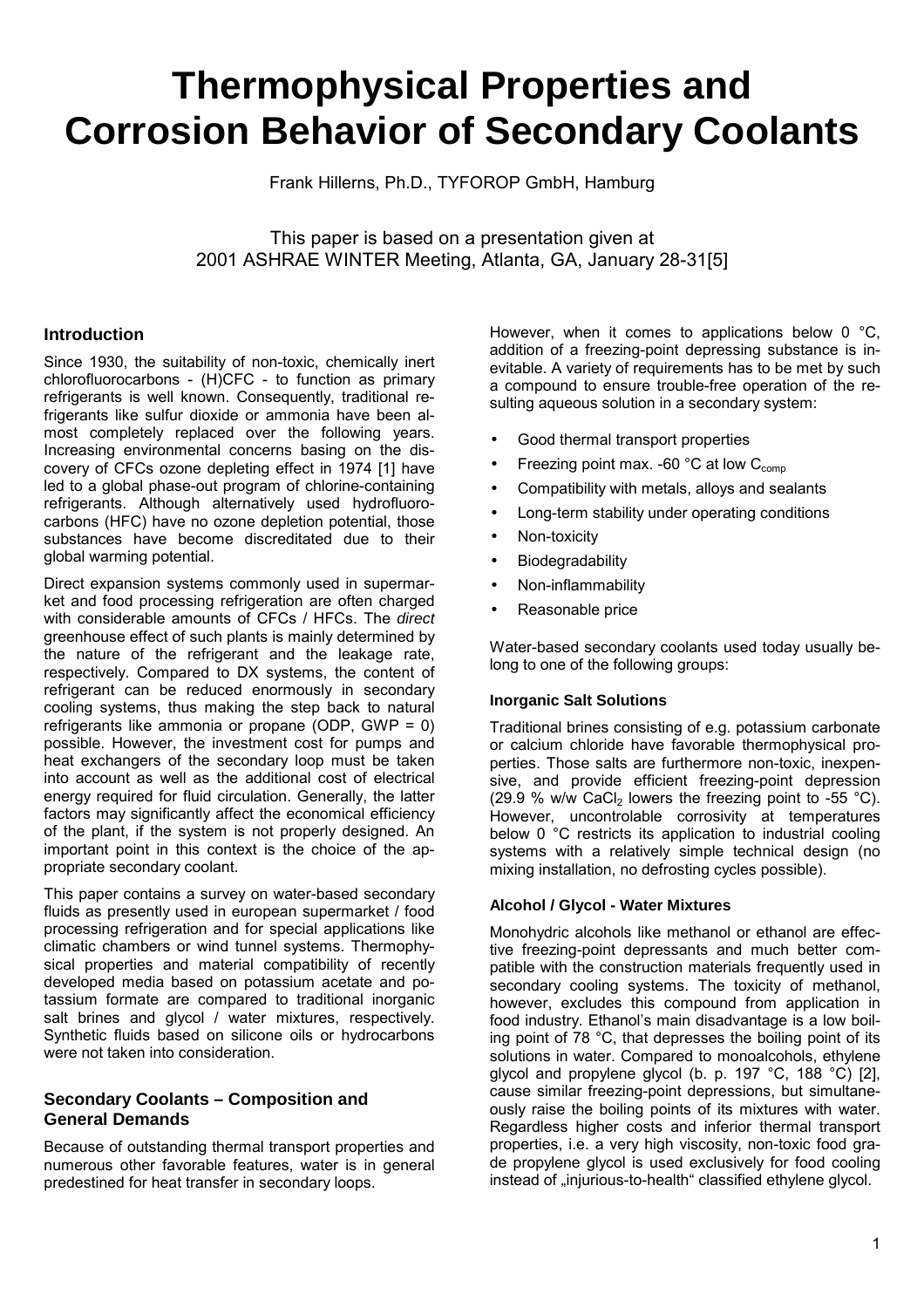## **Organic Salts**

Since the early days of refrigeration, the range of available fluids was still limited to inorganic salt brines on one hand, and propylene glycol / water mixtures on the other hand when it comes to choose a secondary fluid for food cooling applications. Modern, high-quality cooling systems, however, demand a medium that provides good thermal transport even at -20 °C and lower in combination with acceptable material compatibility. To provide a way out of this dilemma, the introduction of organic salt based secondary coolants to the european food industry was started in 1994. First use of a corrosion inhibited aqueous solution of *potassium acetate* (brand name:  $TYFOXIT^<sup>®</sup>$  1.20) for low cooling purposes (-35 °C) in a german supermarket [3] generated rapidly increasing interest in this new type of fluid. Consequently,  $TYFOXIT<sup>®</sup>$  found wide-spread application all over Europe during the following years.

However, on-going research activities with focus on further lowering of viscosity at operation temperatures down to -60 °C have been undertaken. The development of  $TYFOXIT<sup>®</sup>$  F, now based on chemically related, likewise non-toxic and readily biodegradable *potassium formate,* was finished in the end of 1995. The product is available as ready-to-use formulations F15, F20, F30, F40, F50, and F60, where the numbers indicate the cooling limits. Hence, provided specific requirements regarding system design and material selection (see below) are taken into consideration, these fluids can serve as highly efficient secondary media for food cooling as well as for modern wind tunnel systems to generate ambient temperatures from -55 to  $+70$  °C.

Table 1 displays some main features of calcium chloride, ethylene glycol (EG), propylene glycol (PG), potassium acetate (K-Ac.), and potassium formate (K-F) Note the different substance concentrations that are necessary to achieve similar freezing points of -40 °C !

|                      | Inorg.<br><b>Salt</b> | <b>Glycols</b> |                     | <b>Organic Salts</b> |               |  |
|----------------------|-----------------------|----------------|---------------------|----------------------|---------------|--|
|                      | CaCl <sub>2</sub>     | EG             | PG                  | K-Ac.                | $K-F$         |  |
| Antifreeze           | 28.3 %                | 50 %           | 54 %                | 39%                  | 41 %          |  |
| <b>Heat transfer</b> | excellent             | regul.         | poor                | good                 | excell.       |  |
| <b>Viscosity</b>     | very low              | high           | very<br><b>high</b> | low                  | very<br>low   |  |
| <b>Corrosivity</b>   | very<br>high          | low            | low                 | mode-<br>rate        | mode-<br>rate |  |
| <b>Toxicity</b>      | food-<br>safe         | toxic          | food-<br>safe       | food-<br>safe        | food-<br>safe |  |
| Costs                | very low              | low            | high                | low                  | low           |  |

**Tab. 1: Properties of water-based secondary coolants**

# **Thermophysical Properties**

Favorable thermophysical properties allow to keep the capital and operating costs of secondary refrigeration on a low level. The following comparison of food-safe se-

condary coolants set to a freezing point of -40 °C, i.e. aqueous solutions of potassium formate  $\approx$  41 % (TYFO-XIT<sup>®</sup> F40), potassium acetate  $\approx$  39 % (TYFOXIT<sup>®</sup> 1.20), calcium chloride 28.3 %, and propylene glycol 54 % reveals tremendous differences in energetic efficiency.

The energetic performance of a secondary fluid is mainly governed by its volumetric heat capacity Cp·ρ, the thermal conductivity λ, and the kinematic viscosity ν.

High volumetric heat capacity is desired because it lowers the volume flow for a given refrigeration capacity. The lower the volume flow, the smaller the sizes of pumps and the diameters of pipework can be.

Assuming an operation temperature of -30 °C, K-formate has the highest value of 3593 kJ/m<sup>3</sup>•K, closely followed by propylene glycol (3590 kJ/m<sup>3</sup>•K, 0.1 % less), Kacetate (3515 kJ/m<sup>3</sup>•K, 2 % less), and calcium chloride (3448 kJ/m<sup>3</sup> $\cdot$ K, 4 % less). However, the differences are small, and propylene glycol is absolutely competitive.

Things change when thermal conductivity ist compared. A high thermal conductivity increases the fluid's heat transfer performance by decreasing the temperature difference between the liquid and the tube wall. As shown by figure 1, now calcium chloride possesses the highest value (0.493 W/m•K), followed by TYFOXIT<sup>®</sup> F40 (0.436 W/m•K, -12 %), TYFOXIT<sup>®</sup> 1.20 (0.418 W/m•K, 15 % less), and finally propylene glycol (0.323 W/m•K, 35 % less).



**F1: Thermal conductivity [W/m**•**K] of secondary coolants, operation temperature -30 °C / freezing point -40 °C**

Low viscosity has a very positive effect on the pressure drop at flow in the piping system as well as on the amount of pumping power that is necessary to maintain turbulent flow in the heat exchanger. The favorable viscosity of potassium formate is demonstrated by figure 2. The value of 10.3 mm<sup>2</sup>/s is even slightly lower than that of calcium chloride (11.9 mm<sup>2</sup>/s). K-acetate's viscosity  $(23.9 \text{ mm}^2/\text{s})$  is about 130 percent higher. A roughly 25 times higher viscosity (272 mm<sup>2</sup>/s) is a serious disadvantage of propylene glycol and restricts its economical use in refrigeration to normal cooling (down to -10 °C).

K-formate's thermophysical properties allow its use at temperatures down to -60 °C, as in some cases required for special applications like climatic chambers or wind tunnels. Due to propylene glycol's inacceptable viscosity, ethylene glycol (EG) was chosen to be compared with the above discussed media, now set to a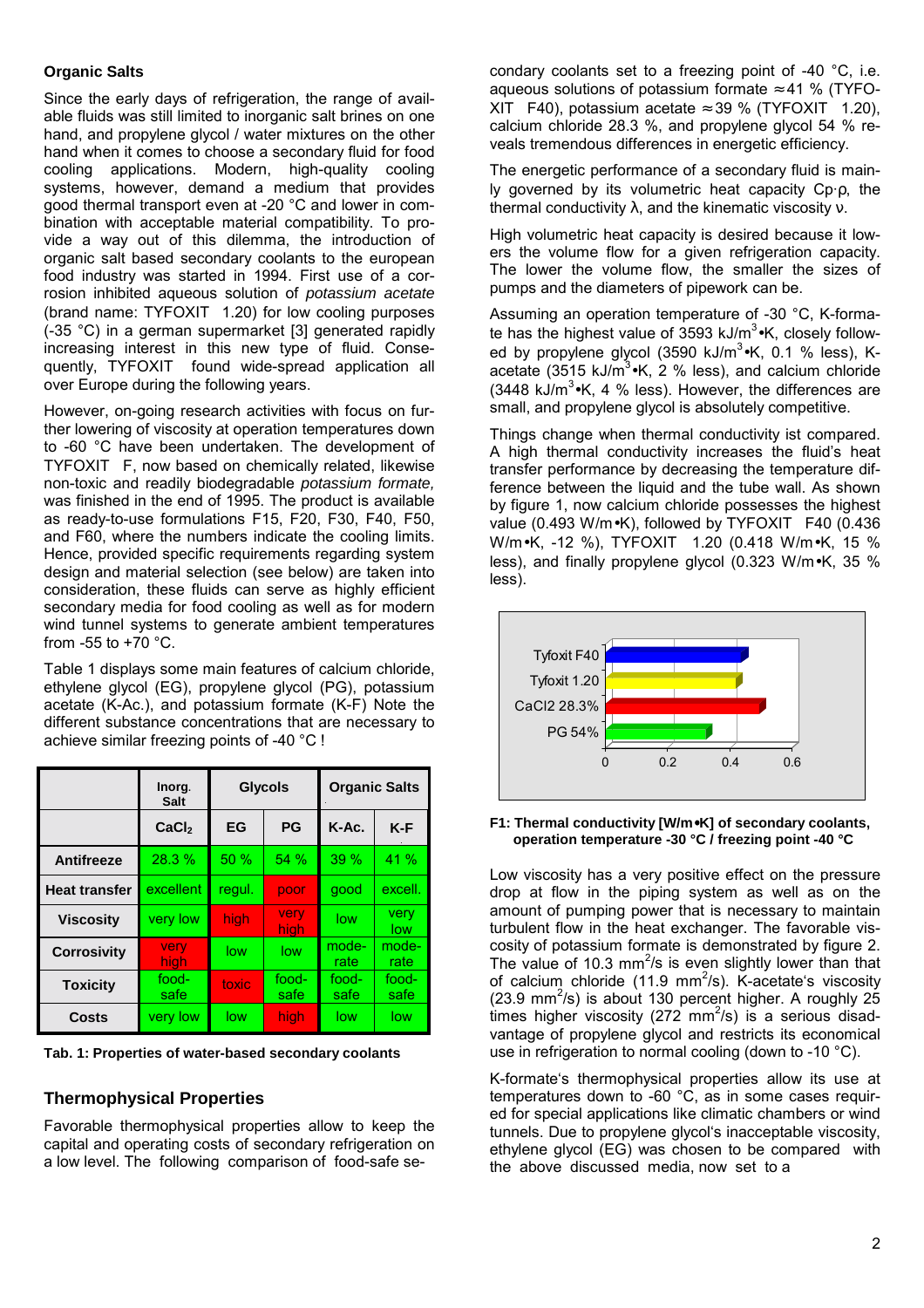freezing point of -55 °C. Figure 3 shows the viscosities of potassium formate  $\approx 50\%$  / TYFOXIT<sup>®</sup> F60 (54 mm<sup>2</sup>/s), potassium acetate  $\approx$  45 % / TYFOXIT<sup>®</sup> 1.24 (166  $\textsf{mm}^2\text{/s}$ ), calcium chloride 29.9 % (40 mm $^2\text{/s}$ ), and ethylene glycol 60 % (262 mm<sup>2</sup>/s). Again it becomes evident that only the potassium formate based TYFO- $XIT^{\circledcirc}$  F60 is competitive to calcium chloride.



**F2: Kinematic viscosity [mm<sup>2</sup> ] of secondary coolants, operation temperature -30 °C / freezing point -40 °C**





Above discussed factors can be used to evaluate the energetic efficiency of secondary fluids by calculating the pumping power per length  $P_p/L$ , and the heat transfer value Φ, respectively.

The pumping power per length expresses the amount of energy that is reqired for the secondary loop to overcome the pressure loss caused by fluid friction. For turbulent flow it is given by

$$
P_p/L = V \bullet \lambda / d \bullet p \bullet w^2 / 2
$$

$$
V = Volume flow [m3/s]
$$
  
\n
$$
\lambda = pipe friction number = 0.3164 \cdot 1/ ^4 \sqrt{Re}
$$
  
\n
$$
d = tube diameter [m]
$$
  
\n
$$
\rho = fluid density [kg/m3]
$$
  
\n
$$
w = fluid flow velocity [m/s]
$$

The pumping power required at -30 °C (refrigeration capacity 10 kW, tube diameter DN 35 x 1.5) is about 1 W/m for  $TYFOXIT^<sup>®</sup> F40$ , calcium chloride, and  $TYFO XIT^@$  1.20. The difference to propylene glycol (11.3 W/m) is enormous, as shown by figure 4. Increased values result when those media are compared at -50 °C:

TYFOXIT<sup>®</sup> F60: 2.6 W/m, TYFOXIT<sup>®</sup> 1.24: 2.4 W/m, 29.9 % calcium chloride: 2.3 W/m, and 60 % ethylene glycol: 10.2 W/m. The advantages of the organic and inorganic salt based fluids are again easy to recognize.



**F4: Pumping power / length [W/m] of secondary coolants, operation temperature -30 °C / freezing point -40 °C**

The fluidís heat transfer capacity directly affects the evaporation temperature and consequently the energy consumption of the primary loop. The heat transfer value  $\Phi$  can be calculated by the following equation:

$$
\Phi = \lambda^{0.6} \bullet \text{Cp}^{0.4} \bullet \rho^{0.8} / 10 \eta^{0.4}
$$

with  $\alpha \approx 0.22 \cdot w^{0.22} \cdot d^{-0.2} \cdot \Phi$  $\lambda$  = thermal conductivity [W/m•K]  $Cp$  = specific heat capacity  $[kJ/kg \bullet K]$  $\mathsf{p}$  = fluid density [kg/m $^3$ ] η = dynamic viscosity [mPa•s]

Figure 5 displays the heat transfer values for the various fluids at -30 °C. TYFOXIT<sup>®</sup>F40 (2514 W∙s<sup>0.8</sup>∙m<sup>0.6</sup>/m<sup>2</sup>∙K) reaches the heat transfer capability of calcium chloride, whereas potassium acetate (32 % less) and in particular propylene glycol (87 % less) have unfavorably lower Φ.



**F5:** Φ **[W**•**s0.8**•**m0.6 / m2** •**K] of secondary coolants, operation temperature -30 °C, freezing point -40 °C**

A comparison at -50 °C gives best value for calcium chloride (1371 W∙s<sup>0.8</sup>∙m<sup>0.6</sup>/m<sup>2</sup>∙K), followed by TYFO- $XIT^{\circledcirc}$  F60, 6 % less), TYFOXIT $^{\circledcirc}$  1.24, 44 % less) and ethylene glycol, 60 % less).

As a summary it can be said that only potassium formate based products can compete with calcium chloride in view of heat transfer efficiency.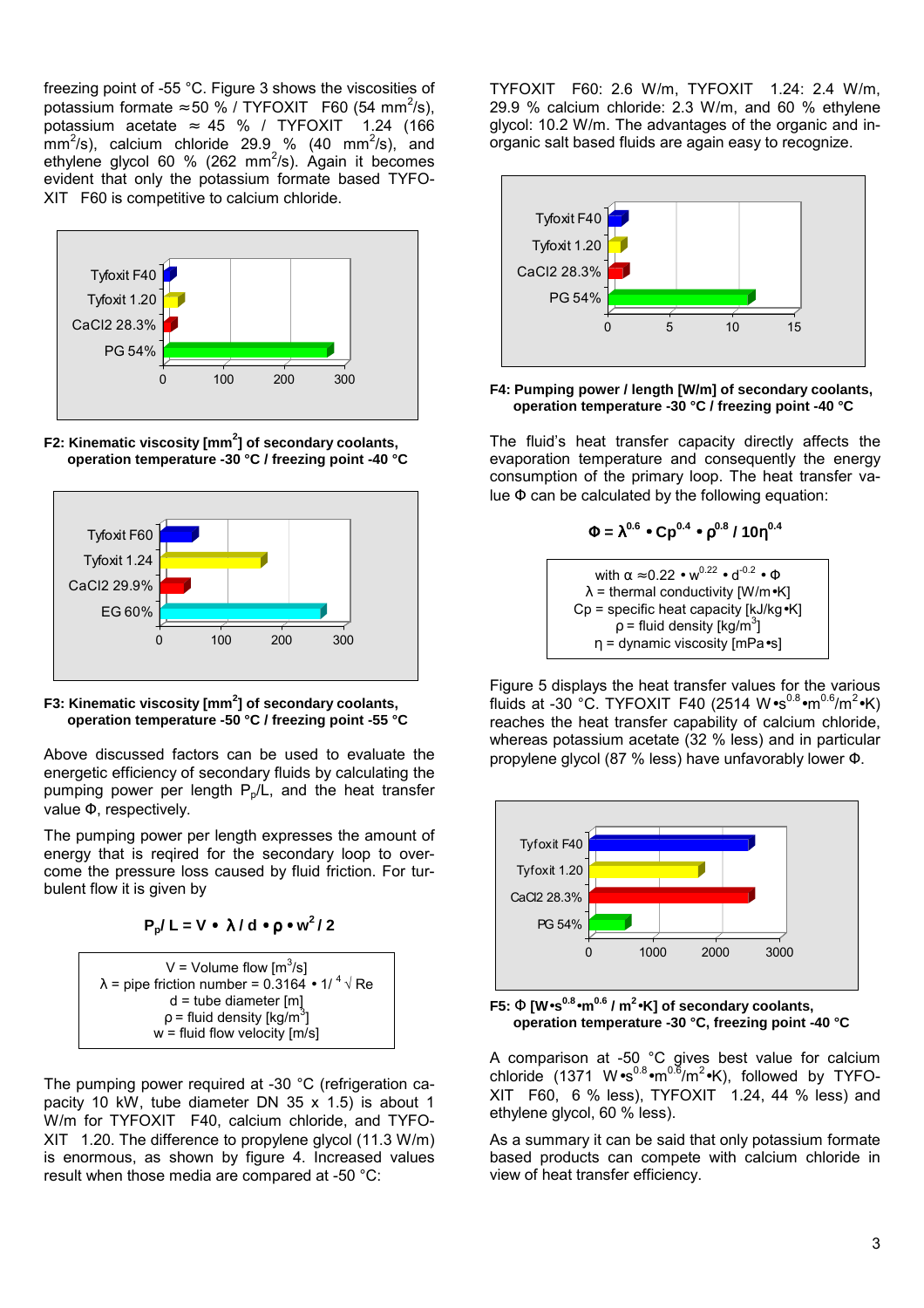# **Corrosivity and Corrosion Control**

Besides good antifreeze and heat transfer properties, material compatibility is another essential demand that water-based secondary refrigerants must meet. Unfortunately, one main disadvantage of water is its corrosivity to metals. Factors that strongly govern the grade of corrosivity are: the content of oxygen, pH value, temperature, and furthermore the nature and concentration of dissolved ions. The latter point is of great importance regarding the practical suitability of "pure" aqueous solutions of freezing point depressants: the corrosivity of such mixtures is in general enormously enhanced, as discussed in the following. At least in case of glycols and organic salts, this effect can be compensated by inhibitors that prevent corrosive attack predominantly by forming thin layers on the metal surfaces.

Mainly due to cost reasons, supermarket refrigeration systems commonly consist of different construction materials like copper, brass, solder, steel, grey cast iron, and aluminum. Unfortunately, there is no universal inhibitor available hitherto. Thus several organic and inorganic compounds with metal-specific protective capability have to be combined to form an efficient, low-toxic and environmentally friendly *inhibitor package*. Typical components used today are e.g. triazoles (for yellow metal protection), salts of carboxylic acids, borax (protect steel and cast iron from corrosion), and silicates (specific for aluminum). Formerly used components like nitrites, amines, or phoshates are to be avoided with respect to environmental concerns. Water hardness stabilizers, defoamers, and buffering compounds are other inevitable ingredients of a modern inhibitor system.

Although the substances with anti-corrosive potential are well known in general, some important points are to be taken into account when it comes to development of a powerful inhibitor system. For example, a package found to be excellent to decrease the corrosivity of a propylene glycol / water mixture does not automatically work for potassium formate solutions. Furthermore, unfavorable

inhibitor combination may lead to negative synergisms or formation of hazardous substances.

Anti-corrosive properties of secondary coolants can be compared and evaluated by several standardized tests. A likewise fast and inexpensive method providing valuable information about the performance of inhibitor systems is based on ASTM D 1384 [4]. In the course of this test, metals and alloys present in refrigeration systems are immersed in aerated fluid for two weeks at +88 °C, hence conditions that accelerate corrosion significantly. Inhibitor formulations that have proven to stand the test can be selected to undergo further evaluation in the course of more comprehensive lab and field tests.

The cleansed and weighed specimens - copper SFCu, soft solder WL30, brass MS 63, steel HI, cast iron GG 26, and cast aluminum (GAlSi6Cu4) - are arranged on an insulated screw held by two brass legs in the above mentioned order. Insulating spacers are used between the first brass leg and copper, followed by brass spacers between copper, solder and brass. Another insulating spacer separates the "vellow metal bundle" from the following three specimens that are electrically connected by steel spacers. Finally, an insulating spacer is mounted between aluminum and the second brass leg. The unit is set into the solution for 336 h at 88 °C under permanent aeration (rate: 100 ml/min). At the end of the test, the specimens are at first subject to visual evaluation. A tarnished surface can be tolerated, whereas blooming, pitting corrosion, or formation of metal coverings (e.g. corroded copper that deposits on the less noble iron metal specimens) are not admissible. Subsequently, the coupons are cleansed and weighed. The corrosion rate, expressed in mm/year, can be calculated from the weight loss of the specimens.

Figure 6 displays the specimens as obtained after test run in not inhibited 41 % K-formate compared to those immersed in  $TYFOXIT^<sup>®</sup> F40.$  It is clear from the appearance in particular of the ferrous metals and aluminum, that only *inhibited* fluids should be used in practice.



**F6: Appearance of Metal Specimens after Corrosion Test acc. ASTM D 1384**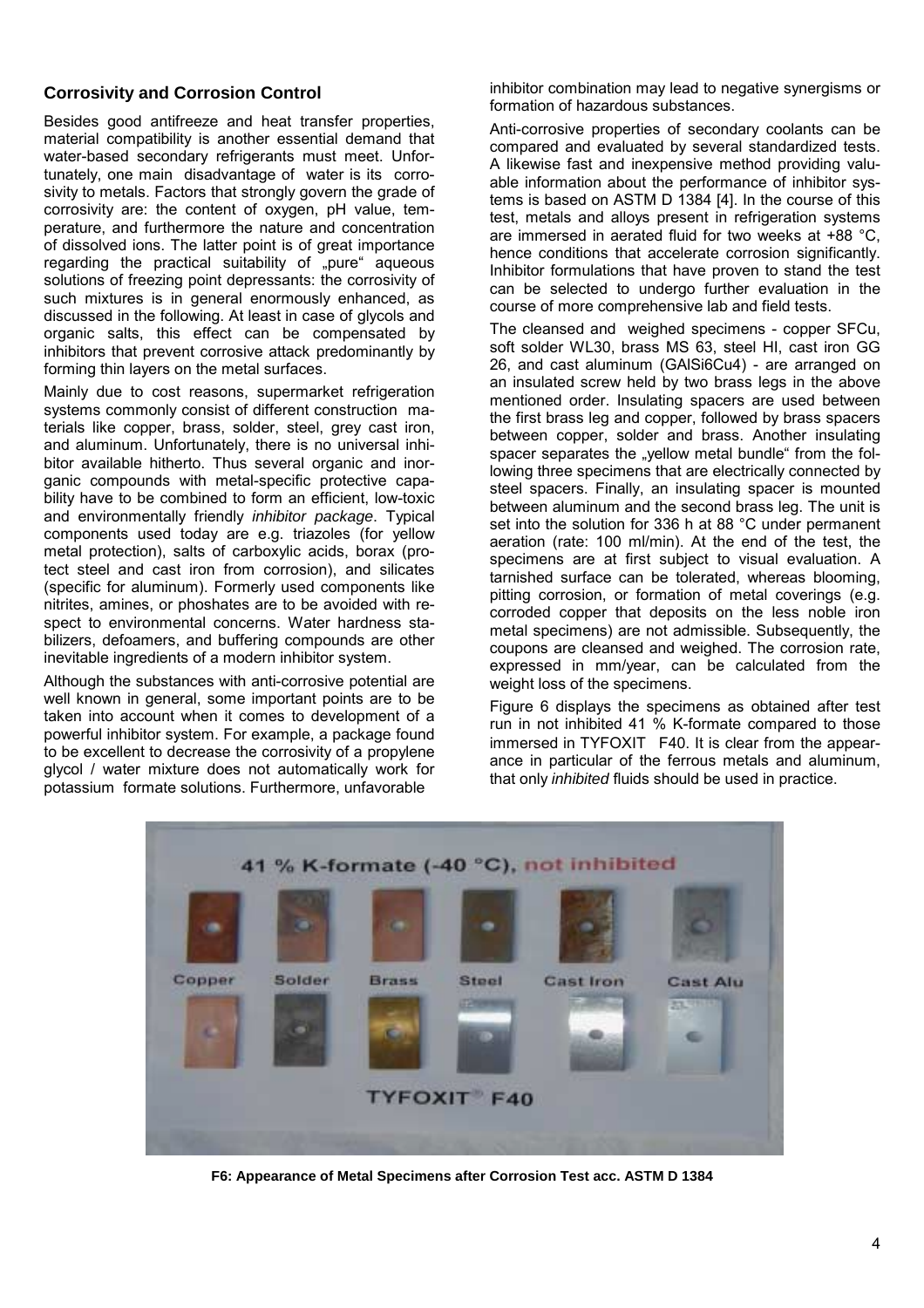This fact is underlined by the results of a comparative test that was carried out on "pure" aqueous solutions of calcium chloride, propylene glycol, potassium acetate and potassium formate (set to a freezing point of -40 °C) and the corresponding inhibited formulations. Table 2 gives the corrosion rates for the several metals and alloys. The limit was set to an annual corrosion rate of less than 0.01 mm, as indicated by a green background. It can be recognized that corrosion rates are significantly lower in case of inhibited propylene glycol (brand name: TYFO- $COR<sup>®</sup>$  L). TYFOXIT<sup>®</sup> F40 and TY- $FOXIT^<sup>®</sup>$  1.20 provide full protection for all materials except in case

of soft solder, whereas even inhibited calcium chloride remains too aggressive to all materials.

|                    | CaCl <sub>2</sub><br>28.3% |                | <b>PG</b><br><b>54 %</b> |                           | <b>K-Acetate</b><br>39% |                  | <b>K-Formate</b><br><b>41</b> % |                  |
|--------------------|----------------------------|----------------|--------------------------|---------------------------|-------------------------|------------------|---------------------------------|------------------|
|                    | Pure                       | Inhibi-<br>ted | Pure                     | Tyfo-<br>cor <sub>L</sub> | Pure                    | Tyfo-<br>xit 1.2 | Pure                            | Tyfo-<br>xit F40 |
| Copper             | 0.02                       | 0.015          | 0.02                     | 0.0007                    | 0.07                    | 0.003            | 0.07                            | 0.005            |
| <b>Soft Solder</b> | 1.39                       | 1.02           | 0.43                     | 0.0004                    | 0.37                    | 0.20             | 0.66                            | 0.19             |
| <b>Brass</b>       | 0.11                       | 0.06           | 0.02                     | 0.0003                    | 0.08                    | 0.001            | 0.03                            | $\Omega$         |
| <b>Steel</b>       | 0.32                       | 0.22           | 0.52                     | 0                         | 0.18                    | $\Omega$         | 0.90                            | $\Omega$         |
| <b>Cast Iron</b>   | 1.04                       | 0.73           | 0.83                     | $\Omega$                  | 0.13                    | 0.002            | 0.88                            | 0.007            |
| <b>Cast Alu</b>    | 1.25                       | 0.98           | 0.38                     | 0.002                     | 0.19                    | 0.002            | 0.21                            | 0.003            |

**Table 2: Corrosion rates in mm/year. Limiting value: 0.01 mm/a**

## **Application Guidelines for Organic Salt based Secondary Coolants**

The life-span of refrigeration systems strongly depends on the grade of corrosion stress the several components are subjected to. To minimize corrosion problems and hence reach the aim of long-term and trouble-free operation, both fluid and installation must be optimally adapted to each other.

If a carefully composed inhibitor formulation is used, organic salt based secondary fluids are compatible with most of the metals and alloys common in refrigeration. Nevertheless it must be mentioned that a mixing installation poses a higher corrosion risk - due to distinct electrochemical potentials - than a system consisting of one single material. Different metals have to be combined and assembled in a proper way to keep the danger of galvanic corrosion as low as possible. Take into account that great differences in electrochemical potential as occurring in case of direct combination of copper and aluminum cannot be compensated even by the most efficient corrosion inhibitors.

As shown above, soft solder is not resistant when exposed to organic salt based secondary coolants. Copper or silver brazing solders therefore must be used on joints.

Metal corrosion is in general accelerated under acidic conditions, i.e. at pH values below 7. Secondary coolants are therefore adjusted to an alkaline level. Zinc, however, is rapidly corroded under alkaline conditions. Galvanised heat exchangers or piping consequently must not be used, otherwise the zinc will be rapidly detached under sludge formation that might lead to deposits, flow obstruction and corrosion. If fluid is spilled on external galvanised surfaces during maintenance or deaeration, it must be washed away with water instantly.

Organic salt based media generally do not chemically affect the elastomers used for sealants. However, the temperature range of application given by the manufacturer must be adhered to. Materials that have proven to be compatible are among others:

Butyl rubber (IIR), Polyethylene s,h (LDPE/HDPE), Ethylene-propylene-diene-rubber (EPDM), Polyethylene, cross-linked (PE-X), Epoxide resins (EP), Polypropylene (PP), Polytetrafluorethylene (PTFE), Nitrile rubber (NBR), Polyvinylchloride (PVC), Polyamide (PA), Styrenebutadiene-rubber (SBR), Acrylonitrilebutadiene styrene (ABS), Chloroprene rubber (CR), Aromatic polyamide (Aramid), Polyphenylene oxide (PPO).

Because of the much better wetting power of organic salt based fluids compared to water, connections must be carried out very accurately to prevent leakages.

Thorough cleansing of the installation is mandatory before the fluid can be filled in. Dirt, packing material, scale, rust or welding slag will otherwise automatically lead to malfunction of pumps and valves. Such abrasive particles may furthermore damage the protective layer that was formed on the metal surfaces by the inhibitors. Scale and encrustations also hinder the formation of homogeneous inhibitor films, thus causing accelerated local corrosion in those areas.

Tap water can be normally used for cleansing without difficulties. There is only one but important purity requirement: the content of very aggressive chloride ions must not exceed a limit of 100 mg/l, otherwise risk of pitting corrosion in particular of stainless steel can be incurred. After cleansing and leak test, the water must be removed from the system as completely as possible. The filling of the system must follow immediately even in case that the plant will be put into operation at a later date to ensure comprehensive corrosion protection.

Excessive dilution of organic salt based secondary coolants by cleansing water is to be avoided for two reasons. One the one hand, these fluids usually contain distilled water to keep aggressive ions like chlorides, sulfates, and water hardness constituents out of the pro